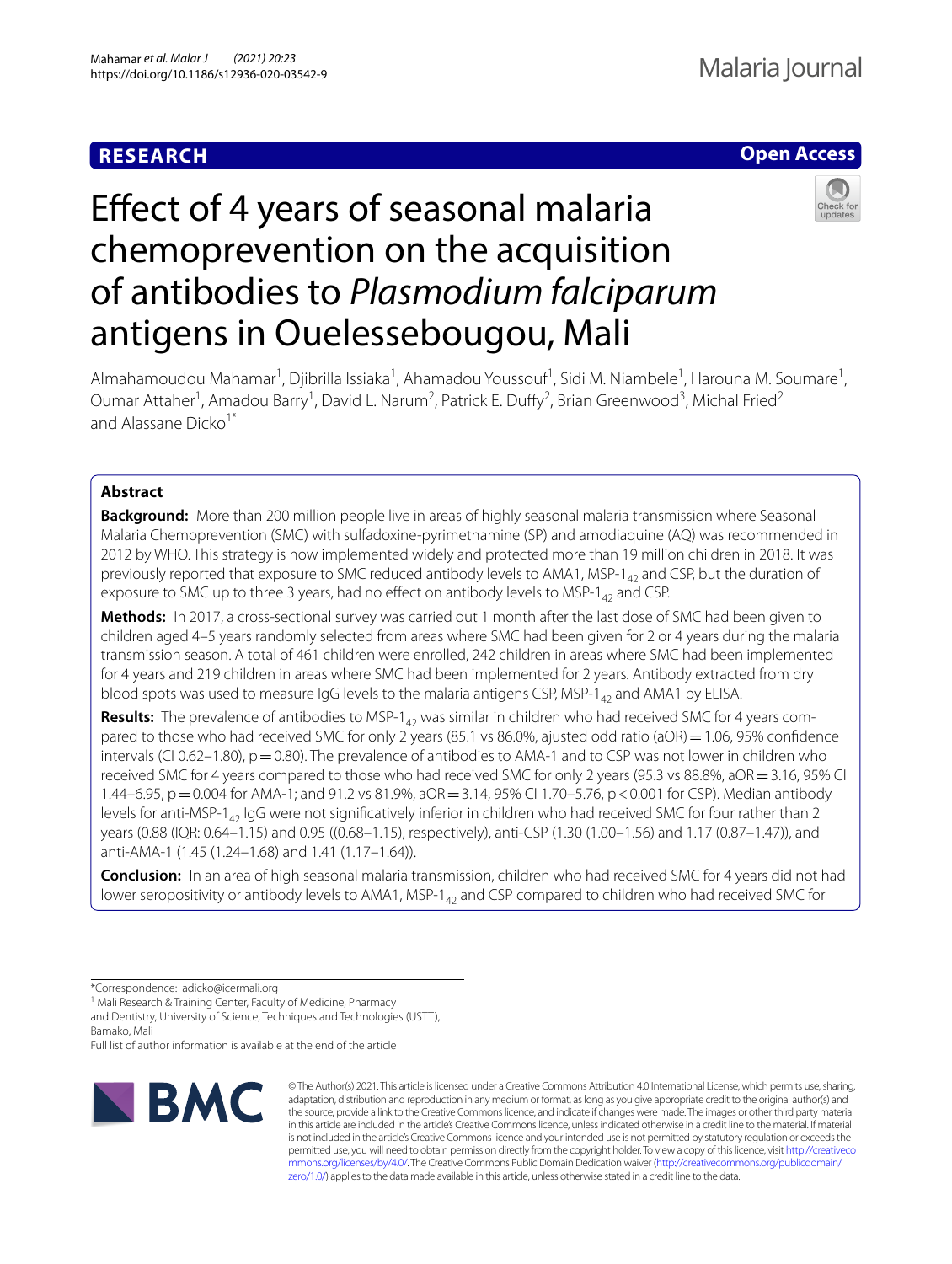only 2 years suggesting that children who have received SMC for 4 years may not be more at risk of malaria after the cessation of SMC than children who have received SMC for a shorter period.

**Keywords:** Antibody to MSP-1<sub>42</sub>, AMA1, CSP, Seasonal malaria chemoprevention, Seropositivity

# **Background**

The health information system in Mali reported that in 2018 malaria was responsible for 32% of all outpatient consultations in health facilities with 2.34 million clinical cases of malaria [\[1](#page-5-0)]. Since 2012, Seasonal Malaria Chemoprevention (SMC) has been recommended by the World Health Organization (WHO) for children aged 3–59 months living in areas of highly seasonal malaria transmission in this sub-region [\[2](#page-5-1)]. SMC consists of full treatment courses of sulfadoxine–pyrimethamine plus amodiaquine  $(SP+AQ)$  given to children 3–59 months of age, at monthly intervals during the malaria transmission season to maintain therapeutic anti-malarial drug concentrations in the blood throughout the period of greatest malaria risk [\[2](#page-5-1)]. In 2018, 19 million children in 12 countries in Africa's Sahel sub-region were protected through SMC programmes [[3](#page-5-2)].

Despite the substantial benefts provided by SMC, one area of concern is that SMC will impair the natural acquisition of protective immune responses, thereby increasing the risk of disease in later years. Serological markers can be used to monitoring malaria immunity in areas where control intervention efforts have been undertaken. They also provide useful baseline information about the intensity of malaria transmission in diferent epidemiological situations.

Early studies of SMC showed small increases in clinical malaria following the cessation of a single year of the intervention in Mali and Burkina Faso [[4,](#page-5-3) [5\]](#page-5-4). In Mozambique, antibody levels to *Plasmodium falciparum* erythrocytic-stage antigens in the frst 2 years of life were not diferent after chemoprophylaxis with SP administered at 3, 4 and 9 months of age [\[6](#page-5-5)]. In Senegal, seropositivity to the blood-stage antigens AMA-1 and GLURP were higher in children in areas where SMC was not implemented compared to those in the area where it was implemented although there was no signifcant diference between children who did or did not receive SMC in the area where the strategy was implemented [\[7](#page-5-6)]. In a high-transmission setting in Uganda, children randomly assigned to receive monthly chemoprevention with dihydroartemisinin-piperaquine had a greater percentage of infected red blood cells specific  $CD4+T$  cells coproducing IL-2 and TNF, which were associated with protection from subsequent malaria and parasitaemia, and fewer CD4+T cells coproducing IL-10/ IFN-γ, which were associated with an increased risk of malaria than control children [\[8](#page-5-7)]. A lower prevalence of seropositivity for  $MSP-1_{19}$  was reported in children, who received biannual azithromycin preventive treatment compared to whose who received annual treatment in Niger [[9](#page-5-8)].

In a recent study in Ouelessebougou, an area of high seasonal malaria transmission in Mali, the measurement of seroprevalence was less sensitive than measuring IgG levels in detecting diferences between children who did or did not receive SMC. Exposure to SMC reduced antibody levels to AMA1, MSP- $1_{42}$  and CSP, but the duration of exposure to SMC up to three 3 years, had no efect on antibody levels to MSP- $1_{42}$  and CSP [[10](#page-5-9)]. The study compared fndings in children who never received SMC and those who received it for one, two or three years. In the study reported in this paper, the impact of 4 years of SMC compared to 2 years of SMC on the acquisition of antibodies to malaria antigens was assessed. Seropositivity and antibody levels to pre-erythrocytic stage (CSP) and blood stage (MSP- $1_{42}$ , AMA1) antigens were measured in the two groups and compared.

## **Methods**

# **Study site and procedure**

The study was conducted in the health district of Ouelessebougou, located 80 km south of Bamako, Mali. The target population was children aged 3 to 59 months of age. SMC was implemented progressively in the district of Ouelessebougou as described previously [\[10](#page-5-9)]. Briefy, eight of the 13 sub-districts of Ouelessebougou were randomly selected to receive SMC progressively each year, four in 2014 (year 1) two in 2015 (year 2) and two in 2016 (year 3). In 2016, SMC was extended to the entire district by the National Malaria Control Programme (NMCP). Children in the selected areas received three rounds of SMC in the frst year, and four rounds of SMC in the following years. Doses of SMC were given per age according to the WHO recommendation. Children aged 3–11 months received 75 mg of AQ given once daily for 3 days plus a single dose of 250/12.5 mg of SP, while children aged 12–59 months received 150 mg AQ base given once daily for 3 days and a single dose of 500/25 mg of SP. The single dose of SP was given on the first day at the same time as the frst dose of AQ. SMC was administrated during the peak malaria transmission at monthly interval for 3 months in 2014 and 4 months the following years. At each cycle the proportion of children who received SMC was estimated to 77 to 90% [[11\]](#page-6-0).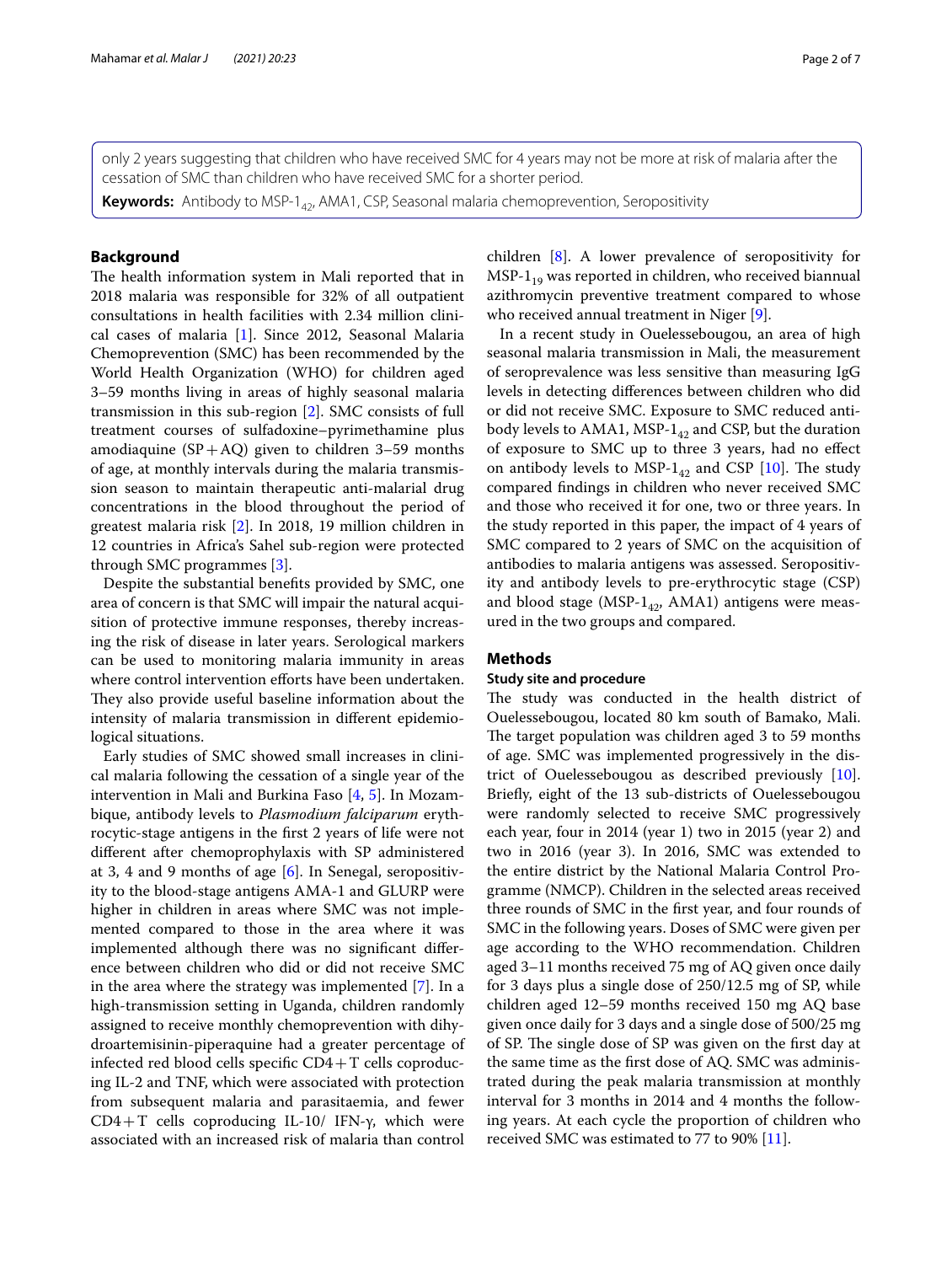To assess the efect of SMC on the acquisition of antibodies to *P. falciparum* antigens, a cross-sectional survey was conducted at the end of malaria transmission season in January 2018 about 6–8 weeks after the last SMC cycle in children aged  $4-5$  years. These children were randomly selected from the population in areas where SMC was given for 2 or 4 years using a two-stage sampling. First, ten villages were randomly selected from these areas where SMC was implemented for 2 or 4 years and second, children in the target age ranges were randomly selected using the census lists of children in these villages. After obtaining informed consent, fnger prick blood samples were obtained for collection of a blood smear and flter paper blood spots (Whatman® protein saver cards, Z761575 ALDRICH). Dried flter papers were stored at  $-20^\circ$  until use.

# **Laboratory methods**

# *Recombinant proteins*

All samples were assayed for Immunoglobulin G to recombinant proteins. The plasmodial antigens used in this study included recombinant AMA-1 (3D7 strain) [[12\]](#page-6-1) and MSP-1<sub>42</sub> (FVO strain) expressed in *Escherichia coli* [\[13](#page-6-2)] and recombinant *P*. *falciparum* 3D7 CSP clone expressed in *Pichia pastoris* [\[14](#page-6-3)].

#### *Antibody determination by ELISA*

IgG was eluted from dried flter papers as previously described [[10,](#page-5-9) [15\]](#page-6-4). Briefy, two flter paper discs of 2.5 mm in diameter were taken from the center of a single dried bloodspot and added into a deep well plate, incubated in 1120 μL of a 0.5% saponin solution at room temperature (RT). Plates were sealed and placed onto a plate shaker overnight. High-binding 96-well Immulon HBX4 microplates were coated with 200 ng per well of antigen diluted in 0.05 M carbonate-bicarbonate bufer and incubated overnight at  $4 \degree C$ . The final serum dilution of the eluate based on estimates of the volume of whole blood in a 2.5 mm flter paper disc was 1:400 [\[15](#page-6-4)]. Blank, positive control (hyperimmune serum pool) and negative control (American malaria-naive controls) wells diluted 1:400 were included in each plate in duplicate at the same concentration as the test samples. Plates were blocked with 5% skim milk in PBS for 1 h 30 min at room temperature. Plates were washed with 0.05% Tween 20 in PBS (PBS-Tween), samples and controls were added in duplicate, then incubated for 90 min at room temperature. Plates were washed with 0.05% Tween 20 in phosphate bufered saline (PBS), anti-Human IgG-HRP conjugate was added and the plates were then incubated for 1 h. After the plates were washed with 0.05% Tween in PBS, SIGMA FAST OPD tablet (Sigma-Aldrich, P9187-50SET) diluted in purifed water was added, and the OD was then measured at 450 nm. Samples from 2 year areas and 4 years areas were mixed and analysed together. Duplicate optical densities (ODs) of the ELISA results were averaged and plates were normalized using the positive control sample. The cut-off for seropositivity was defned as the mean OD plus three standard deviations obtained in twelve samples of negative controls sera from American malaria-naïve at the same concentration as the test samples.

### *Malaria parasitaemia*

Thick blood smears were stained with 10% Giemsa for 15 min. Asexual parasite densities for *P. falciparum, Plasmodium malariae* and *Plasmodium ovale* were counted against 200 white blood cells (WBCs) and converted to parasites/μL assuming 8000 WBC/μL. A blood smear was considered to have negative results if no parasites were identifed in 100 high-power felds. Slides were read by an experienced certifed microscopist blinded to the treatment allocation. 10% of slides were re-read by a blinded expert reader for quality control.

#### **Statistical analysis**

Data were entered and verifed using DataFax. ELISA data were directly exported for analysis in StatView Version 5.0.1.0 (SAS Institute Inc) and Stata (version 14). Antibody seropositivity was considered the primary endpoint for this study, and antibody levels were treated as secondary endpoints. Proportions were compared using Chi square test. ELISA OD levels were compared between groups using Kruskal–Wallis test. Logistic regression was used to compare antibody seropositivity between groups of children who received SMC for 4 years and those who received it for 5 years, adjusting for age gender and malaria infection. p-values less than or equal to 0.05 were considered signifcant.

## **Results**

#### **Study population characteristics**

A total of 461 children aged between 46–65 months were enrolled, 242 children in areas where SMC had been implemented for 4 years and 219 children in areas where SMC had been implemented for 2 years (Table [1\)](#page-3-0). There were no diferences in age or gender distribution between groups at the time that blood samples were collected. Prevalence of malaria infection was signifcantly higher in children who received SMC for 2 years compared to those who had received SMC for 4 years (33.1% versus  $19.1\%$ ,  $p = 0.001$ ).

# **Antibody prevalence**

Prevalence of seropositivity to three malarial antigens in children who received SMC for 2 years or for 4 years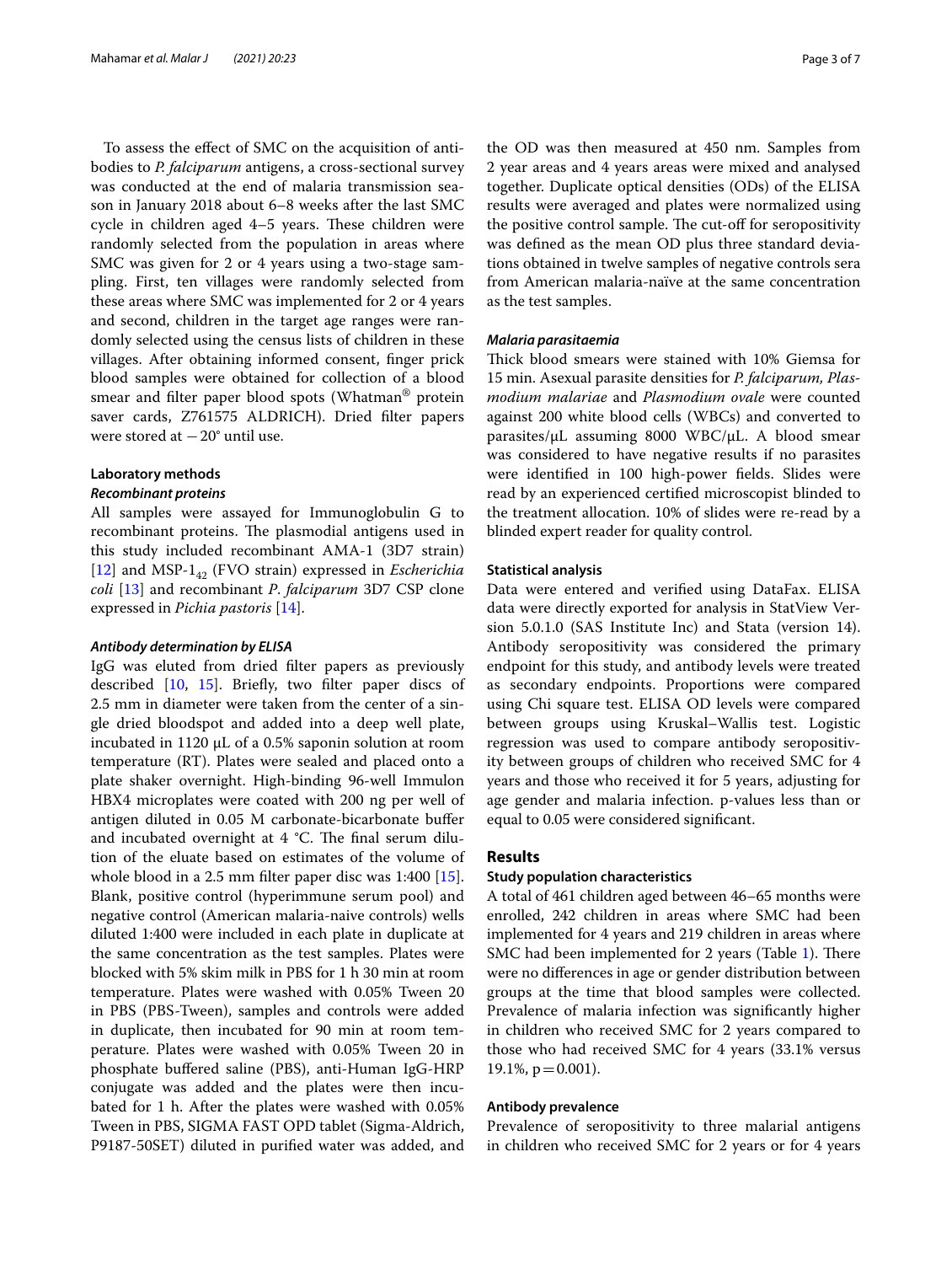|                         | SMC 2 years ( $n = 242$ ) | SMC 4 years ( $n = 219$ ) | р     |  |
|-------------------------|---------------------------|---------------------------|-------|--|
| Age (months)            |                           |                           |       |  |
| Median (min-max)        | 54 (46-65)                | 54 (46-65)                |       |  |
| Gender                  |                           |                           |       |  |
| Male (%)                | 49.1                      | 51.9                      | 0.56  |  |
| Parasite prevalence (%) | 33.1                      | 19.1                      | 0.001 |  |

# <span id="page-3-0"></span>**Table 1 Baseline characteristics of the study children**

are presented in Table [2](#page-3-1). Anti-AMA1 seroprevalence was 88.8% in children who received SMC for 2 years and 95.3% in children who received SMC for 4 years, and this diference was signifcant (age, gender and parasitaemia adjusted odd ratio (aOR)=3.16, 95% CI 1.44–6.95,  $p=0.004$ ). Anti-MSP-1<sub>42</sub> seroprevalence was similar in children in the areas where SMC had been implemented for 2 years and in those resident in areas where SMC had been implemented for 4 years;  $(aOR = 1.06, 95\% \text{ CI } 0.62-$ 1.80, p=0.80). Anti-CSP seroprevalence was 81.9% in children who received SMC for 2 years and signifcantly higher (91.2%) in children exposed to SMC for 4 years  $(aOR = 3.14, 95\% \text{ CI } 1.70 - 5.76, p < 0.001).$ 

### **Antibodies levels**

Antibody levels to AMA1, MSP- $1_{42}$  and CSP in children who received SMC for 2 years and children who received SMC for 4 years are presented in Fig. [1.](#page-4-0) Median IgG levels to AMA1 and to CSP were signifcantly lower in children who received SMC for 2 years compared to those who received SMC for 4 years (1.41 (IQR: 1.17–1.64) and 1.45 (IQR: 1.24–1.68) p=0.02 and 1.17 (IQR: 0.87–1.47) and 1.30 (IQR: 1.00–1.56)  $p = 0.0005$ , respectively). The median IgG levels to MSP- $1_{42}$  were similar between the two groups (0.95 (IQR: 0.68–1.15) and 0.88 (IQR: 0.64–  $1.15$ ,  $p = 0.15$ ).

# **Discussion**

Whether the implementation of SMC over a long period of time impairs the acquisition of protective immune responses to malaria, thereby increasing the risk of disease in later years, has been a concern. In the previous study [[10\]](#page-5-9), the exposure to SMC reduced antibody levels to AMA1, MSP- $1_{42}$  and CSP, but the duration of exposure to SMC from one to 3 years, had no efect on antibody levels to these antigens. The current study evaluated the efect of four consecutive years of SMC on acquisition of IgG antibodies to malarial antigens in children who had received SMC for 4 years compared to those who had received SMC for 2 years. It has been long known that naturally acquired immunity to malaria can clear parasites and prevent severe disease. However, the targets of protective immunity are unknown. In the current study, antibody levels to AMA-1, MSP-1 and CSP are used as markers of immune response to malaria exposure. The study showed that the prevalence and levels of IgG antibodies to the three proteins were not signifcantly lower in children who had received SMC for 4 years compared to those who had received SMC for 2 years. The

|              | n   | %    | 95% CI        | Unadjusted |               |                          | Adjusted <sup>a</sup> |                          |         |
|--------------|-----|------|---------------|------------|---------------|--------------------------|-----------------------|--------------------------|---------|
|              |     |      |               | <b>OR</b>  | 95% CI        | p                        | <b>OR</b>             | 95% CI                   | p       |
| AMA1         |     |      |               |            |               |                          |                       |                          |         |
| SMC 2 years  | 215 | 88.8 | 84.5-92.8     | Ref        | -             |                          | Ref                   |                          |         |
| SMC 4 years  | 205 | 95.3 | $92.5 - 98.2$ | 2.57       | $1.22 - 5.45$ | 0.014                    | 3.16                  | 1.44-6.95                | 0.004   |
| $MSP-1_{42}$ |     |      |               |            |               |                          |                       |                          |         |
| SMC 2 years  | 208 | 86.0 | 81.5-90.4     | Ref        | $-$           | $\overline{\phantom{0}}$ | Ref                   | $\overline{\phantom{0}}$ |         |
| SMC 4 years  | 183 | 85.1 | $80.3 - 90.0$ | 0.93       | $0.55 - 1.58$ | 0.8                      | 1.06                  | $0.62 - 1.80$            | 0.8     |
| <b>CSP</b>   |     |      |               |            |               |                          |                       |                          |         |
| SMC 2 years  | 196 | 81.9 | 76.0-86.0     | Ref        |               | $\overline{\phantom{0}}$ | Ref                   | $\overline{\phantom{0}}$ |         |
| SMC 4 years  | 197 | 91.2 | 87.0-95.4     | 2.57       | $1.43 - 4.59$ | 0.001                    | 3.14                  | 1.70-5.76                | < 0.001 |

<span id="page-3-1"></span>**Table 2 Prevalence of seropositivity to three malarial antigens in children who received seasonal malaria chemoprevention (SMC) for 2 years or for 4 years**

SMC 2 years = received SMC for 2 years; SMC 4 years = received SMC for 4 years

a adjusted for age, gender and malaria infection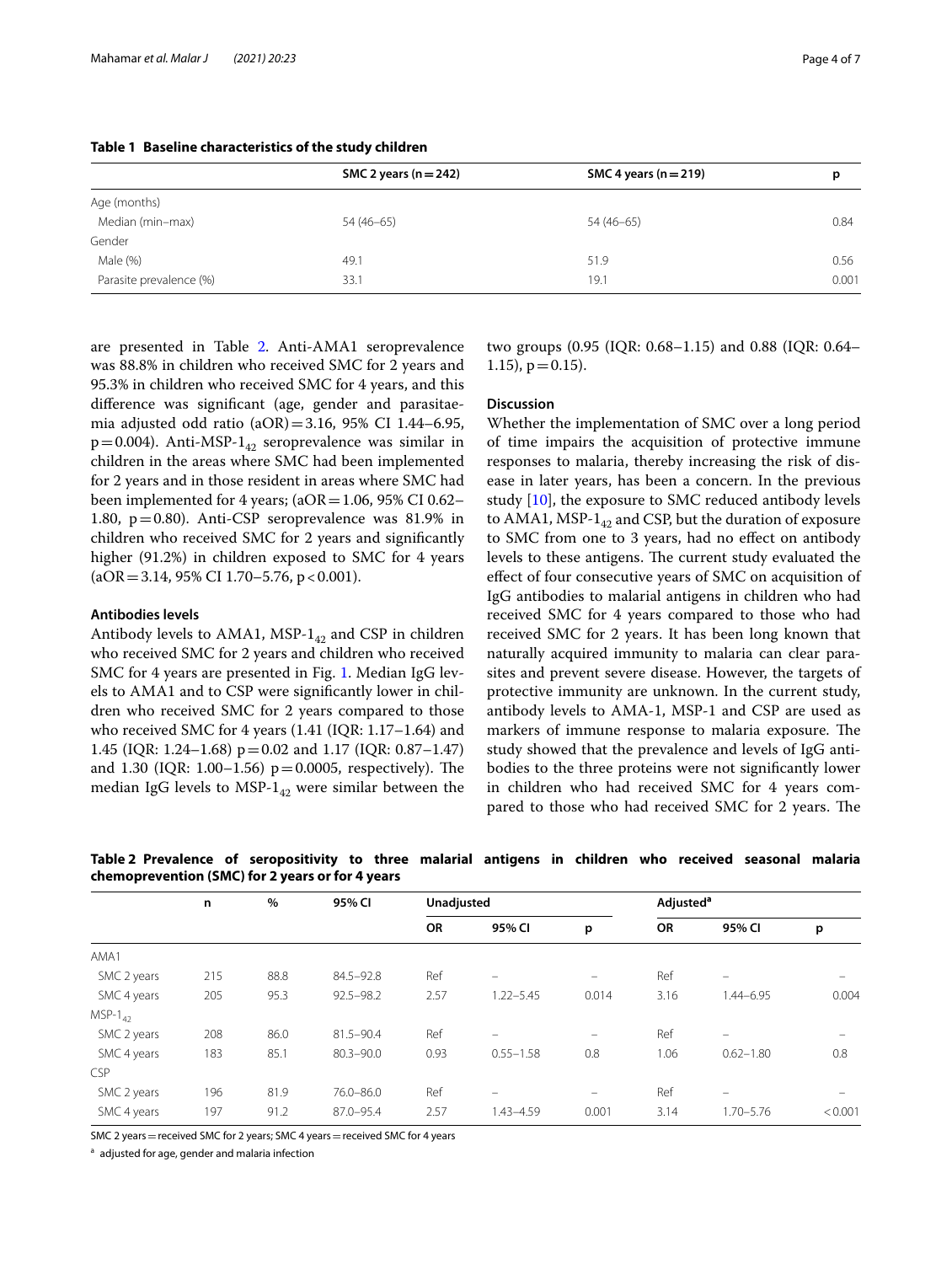

<span id="page-4-0"></span>seroprevalence was even signifcantly higher for AMA1 and CSP antibodies in the 4 years group, although the absolute diferences were less than 10%. IgG levels to AMA1, MSP- $1_{42}$  and CSP followed the same patterns. It is possible that the children in the group who received SMC for two year group had more exposure to malaria earlier in life before they received SMC and that this had in some way down-regulated the immune response. In a study in The Gambia, children who have had seasonal malaria chemoprophylaxis with pyrimethamine and dapsone for three years had higher cell-mediated immune responses to malaria antigens, than the control children who did not receive seasonal malaria chemoprophylaxis  $[16]$  $[16]$ .

The high proportion of seropositivity to AMA1, MSP- $1_{42}$  and CSP in this study suggests that malaria exposure remains substantial despite SMC. Consistent with results from previous surveys conducted in 2016 in the same area [\[10](#page-5-9)], about one out of fve children carried malaria parasitaemia in the areas where SMC had been implemented for 4 years compared to about one third of those in the areas where SMC was implemented for 2 years. The lower prevalence of malaria in children in areas where SMC was implemented for 4 years may refect a larger efect of a cumulative reduction in the transmission in these areas. In Senegal, SMC was associated with reduction in transmission as shown by a reduced incidence of confrmed malaria in children and adults above the age for SMC, who did not receive SMC in the areas where SMC was used compared to those in the area where it is not [[17](#page-6-6)]. Malaria parasitaemia and past malaria morbidity were shown to be strongly associated with a higher specifc IgG response in a study in Senegal  $[18]$  $[18]$  $[18]$ . Lower prevalence of MSP- $1_{19}$  seropositivity was reported in children who received biannual azithromycin distribution compared to whose who received annual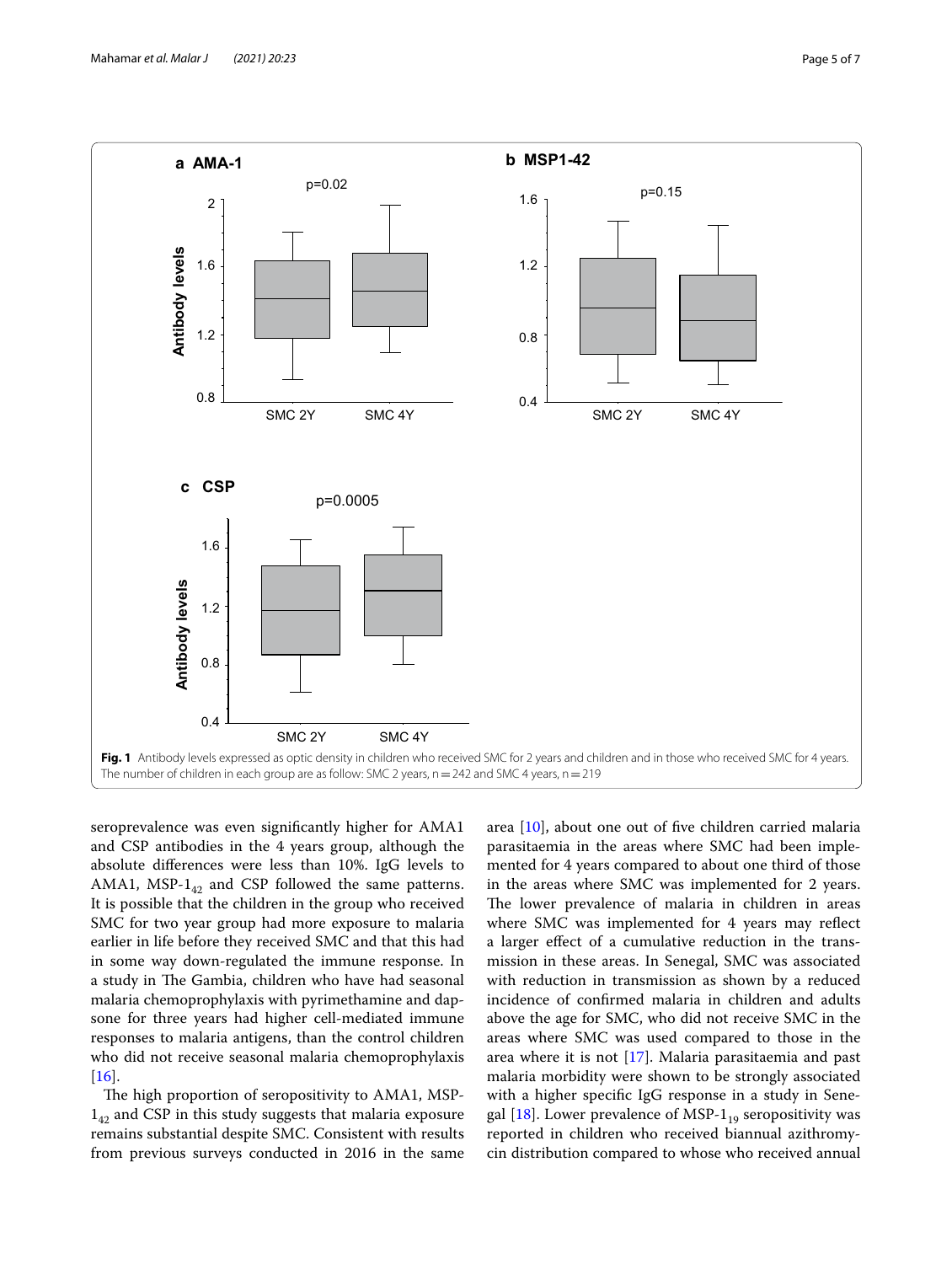distribution in Niger [\[9](#page-5-8)]. In Ugandan children, sustained clinical protection and higher IL-2 and TNF-α production were reported in children with high adherence to monthly chemoprevention with dihydroartemisininpiperaquine [\[8](#page-5-7)].

The finding in this study are consistent with previous report in the same areas  $[10]$  $[10]$  $[10]$  and in Senegal  $[7]$  $[7]$  suggesting that long-term malaria chemoprevention with SMC with  $SP + AQ$  has a limited impact on the development of antibody response against *P. falciparum* antigens. However, in all these studies including this one, diferences in other factors such as malaria transmission including geographical-based heterogeneity, use of other preventive measures such as insecticide-treated nets and treatmentseeking behaviours between the study areas could not be excluded and constitute a limitation of these studies. In the current study, children who have never received SMC could not be found and used as control due to nation wide implementaton of SMC starting 2016. However, the consistency with the previous reports in studies with controls who had not received SMC, was reassuring. Strengths of this study include the fact that the samples were collected at the same time in children in both areas with limited age range of 46 to 65 months and analysed together.

# **Conclusion**

Four years of administration of anti-malarials through SMC was not associated with a reduction in IgG levels to AMA1, MSP- $1_{42}$  and CSP compared to levels found in children who had received SMC for only 2 years suggesting that it is unlikely that these children will be at increased risk of malaria when they stop receiving SMC at the age of 5 years.

#### **Abbreviations**

AMA-1: Apical membrane antigen 1; AQ: Amodiaquine; CSP: Circumsporozoite protein; ELISA: Enzyme-linked immunosorbent assay; GLURP: Glutamaterich protein; CI: Confdence intervals; IgG: Immunoglobulin G; MRTC: Malaria research and training center; SMC: Seasonal malaria chemoprevention; MSP-1: Merozoite surface protein 1; OD: Optical density; OR: Odd ratio; SP: Sulfadoxine–pyrimethamine.

#### **Authors' contributions**

Conceptualization: PD, MF, BG,AD. Formal analysis: AM, MF, AD. Investigation: AM, DI, AY, SMN, HMS, OA, AB. Supervision: PD, MF, BG, AD. Validation: AM, DLN, MF. Writing–original draft: AM. Writing–review & editing: AM, DI, AY, SMN, HMS, OA, AB, DLN, PED, BG, MF, AD. All authors read and approved the fnal manuscript.

#### **Funding**

This study was funded by the Royal Society of the United kingdom. The implementation of SMC was funded by the US President's Malaria Initiative through the USAID Partnerships for Enhanced Engagement in Research programme implemented by The National Academies of Sciences, Engineering, and Medicine (Subgrant Contract # 2000004198) and the Government of Mali. Additional support came from the Intramural Research Program of NIAID-NIH. The funders had no role in study design, data collection and analysis, decision to publish or preparation of the manuscript.

## **Availability of data and materials**

The corresponding author had full access to all the data in the study and data are available at request to the corresponding author.

#### **Ethics approval and consent to participate**

The study protocol (Number 2014/61/CE/FMPOS) and amendments were reviewed and approved by the Ethics Committee of the Faculty of Medicine, Pharmacy and Dentistry of the University of Bamako. Written informed consent from parents/guardians was obtained for all participants.

#### **Competing interests**

The authors declare that they have no competing interests.

#### **Author details**

<sup>1</sup> Mali Research & Training Center, Faculty of Medicine, Pharmacy and Dentistry, University of Science, Techniques and Technologies (USTT), Bamako, Mali. <sup>2</sup> Laboratory of Malaria Immunology and Vaccinology (LMIV), National Institute of Allergy and Infectious Diseases (NIAID), National Institutes of Health (NIH), Rockville, MD, USA. 3 London School of Hygiene and Tropical Medicine, Keppel St, London WC1E 7HT, UK.

#### Received: 8 September 2020 Accepted: 10 December 2020 Published online: 07 January 2021

#### **References**

- <span id="page-5-0"></span>1. Ministère de la Santé et de l'Hygiène Publique. Annuaire statistique 2018 du système local d'information sanitaire du Mali, Bamako, 2018. [http://](http://www.sante.gov.ml/docs/AnnuaireSLIS2018VFdu27avril.pdf) [www.sante.gov.ml/docs/AnnuaireSLIS2018VFdu27avril.pdf](http://www.sante.gov.ml/docs/AnnuaireSLIS2018VFdu27avril.pdf) . Accessed 20 June 2020
- <span id="page-5-1"></span>2. WHO. Policy recommendation: seasonal malaria chemoprevention (SMC) for *Plasmodium falciparum* malaria control in highly seasonal transmission areas of the Sahel sub-region in Africa. Geneva, World Health Organization. [http://www.who.int/malaria/publications/atoz/who\\_smc\\_polic](http://www.who.int/malaria/publications/atoz/who_smc_policy_recommendation/en/) [y\\_recommendation/en/](http://www.who.int/malaria/publications/atoz/who_smc_policy_recommendation/en/).
- <span id="page-5-2"></span>3. WHO. World malaria report 2019. Geneva: World Health Organization, 2019. [https://www.who.int/publications/i/item/world-malaria-repor](https://www.who.int/publications/i/item/world-malaria-report-2019) [t-2019](https://www.who.int/publications/i/item/world-malaria-report-2019)
- <span id="page-5-3"></span>4. Dicko A, Sagara I, Sissoko MS, Guindo O, Diallo AI, Kone M, et al. Impact of intermittent preventive treatment with sulphadoxine-pyrimethamine targeting the transmission season on the incidence of clinical malaria in children in Mali. Malar J. 2008;7:123.
- <span id="page-5-4"></span>5. Konate AT, Yaro JB, Ouedraogo AZ, Diarra A, Gansane A, Soulama I, et al. Intermittent preventive treatment of malaria provides substantial protection against malaria in children already protected by an insecticidetreated bednet in Burkina Faso: a randomised, double-blind, placebocontrolled trial. PLoS Med. 2011;8:e1000408.
- <span id="page-5-5"></span>6. Quelhas D, Puyol L, Quinto L, Serra-Casas E, Nhampossa T, Macete E, et al. Impact of intermittent preventive treatment with sulfadoxinepyrimethamine on antibody responses to erythrocytic-stage *Plasmodium falciparum* antigens in infants in Mozambique. Clin Vaccine Immunol. 2008;15:1282–91.
- <span id="page-5-6"></span>7. Ndiaye M, Sylla K, Sow D, Tine R, Faye B, Ndiaye JL, et al. Potential impact of seasonal malaria chemoprevention on the acquisition of antibodies against glutamate-rich protein and apical membrane antigen 1 in children living in Southern Senegal. Am J Trop Med Hyg. 2015;93:798–800.
- <span id="page-5-7"></span>8. Jagannathan P, Bowen K, Nankya F, McIntyre TI, Auma A, Wamala S, et al. Efective antimalarial chemoprevention in childhood enhances the quality of CD4+ T cells and limits their production of immunoregulatory interleukin 10. J Infect Dis. 2016;214:329–38.
- <span id="page-5-8"></span>9. Oldenburg CE, Amza A, Cooley G, Kadri B, Nassirou B, Arnold BF, et al. Biannual versus annual mass azithromycin distribution and malaria seroepidemiology among preschool children in Niger: a sub-study of a cluster randomized trial. Malar J. 2019;18:89.
- <span id="page-5-9"></span>10. Mahamar A, Issiaka D, Barry A, Attaher O, Dembele AB, Traore T, et al. Efect of seasonal malaria chemoprevention on the acquisition of